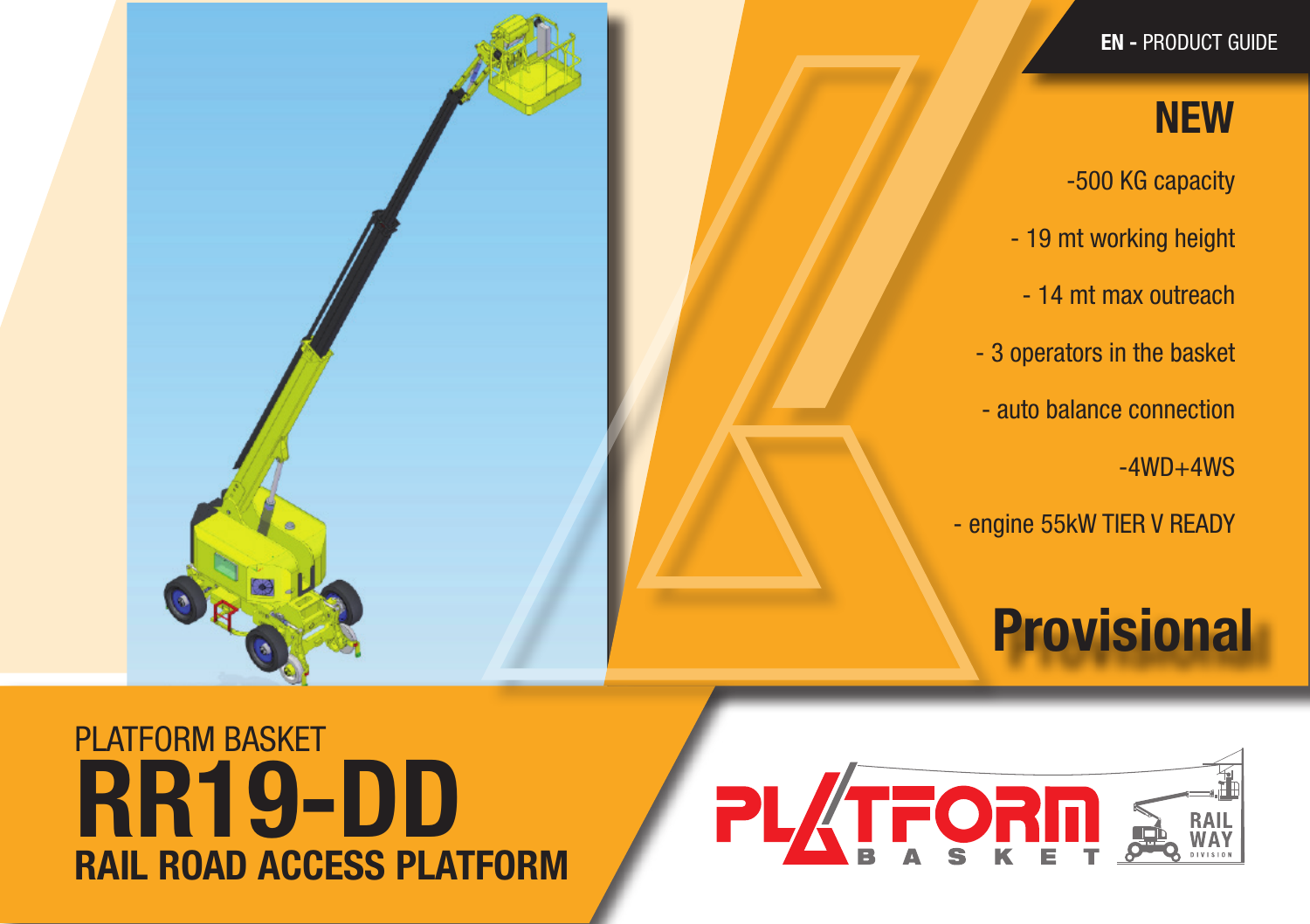## RR19-DD Main features

The new Rail Road RR19-DD is the new development of Platform Basket for the Railway Market.

The Project starts from the experience of Platform Basket both on MEWP (Mobile Elevating Working Platform) and Rail Road working Platform (the well-known RR14-EVO2-400 & RR14-EVO3-400).

The Purpose with this new machine is to give a high height working platform (approx 19m) with a big capacity in the basket (500kg) along with 3 operators allowed in the cage. With these features, the new RR19-DD500 wants to cover the construction issues for aerial work on rail, that now are not possible due to the height limit of the actual machine. Also, in order to give more versatile to the system, in the next future it will be possible to feat the RR19-DD with some tools along with the platform as RR14-EVO3-400

The platform will be equipped with a control panel on ground and a control panel in the basket The machine is so equipped with a fast connection system of the Basket/tool and an electric 7kW generator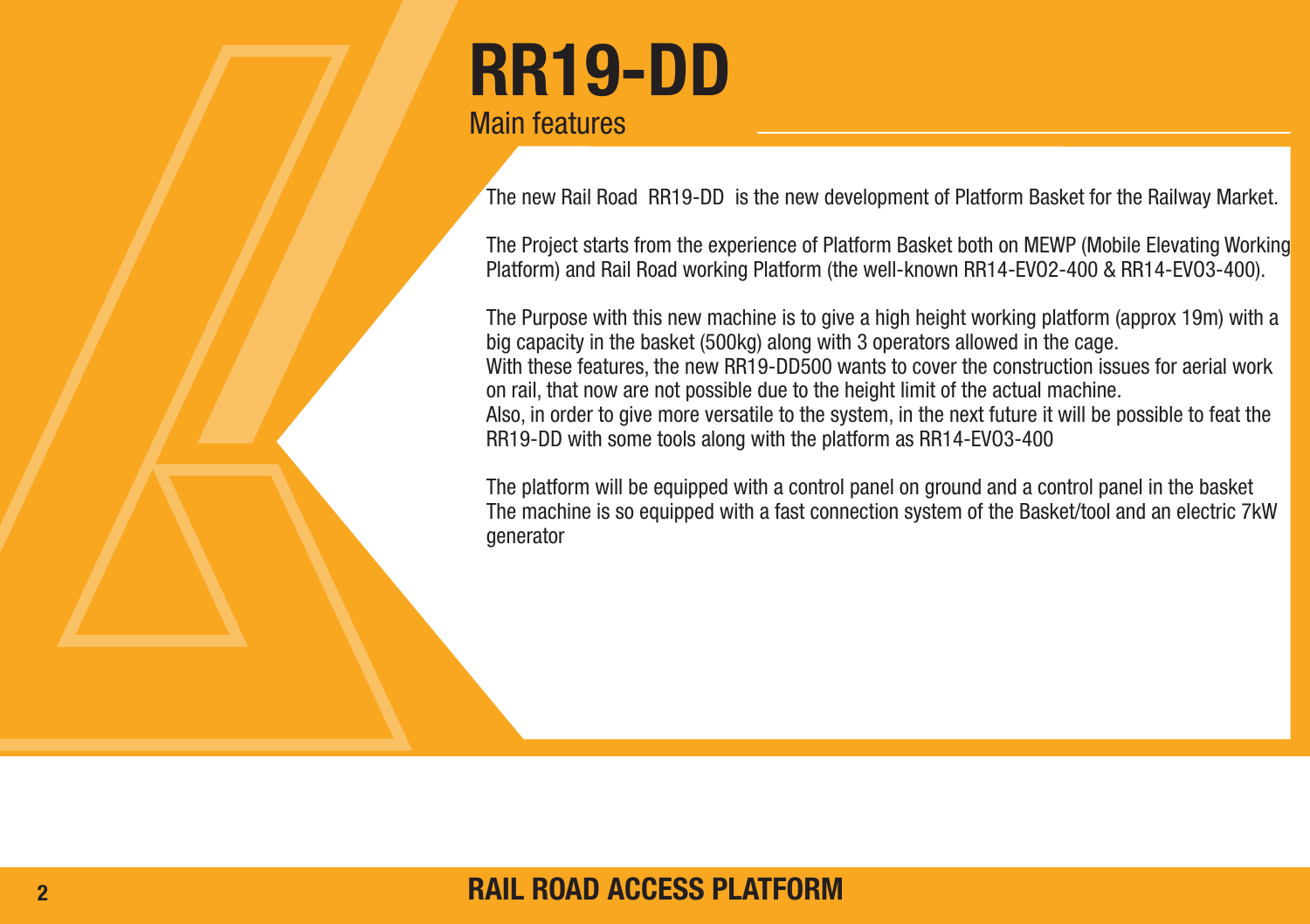#### TECHNICAL DATA ON THE RAILWAY (1435mm gauge)



| max working height (static)    | $19,00 \; \text{m}$ |  |
|--------------------------------|---------------------|--|
| while driving (dynamic)        |                     |  |
| max. lateral outreach (static) | 14,00 $m$           |  |
| while driving (dynamic)        |                     |  |
| max. lateral outreach (static) | $9,30 \; \text{m}$  |  |
|                                |                     |  |



| rotation angle (mech. Set up)        | % deg $180 + 180$  |
|--------------------------------------|--------------------|
| basket rotation                      | % deg $90 + 90$    |
| lenght in stowed position            | $9,50 \; \text{m}$ |
| min. stowed width                    | $2,40 \; \text{m}$ |
| min. stowed height                   | $3,00 \; \text{m}$ |
| Max driving speed in travelling mode | $14$ km/h          |
| Max travelling speed in working mode | 5 km/h             |
| minimum turning radius               | 40 m               |
| max turning slope (CANT)             | 200 mm             |
| main engine power                    | 55 kW (75 Hp)      |
| auxiliary engine power (Optional)    | 7 kW (9,5 Hp)      |
| basket swl                           | 500 kg             |
| active oscilating axle               | yes (double)       |
| max allowed wind speed               | 45 km /h           |
| active oscilating axle               | ves                |
| max allowed wind speed               | 45 km /h           |
|                                      |                    |

- Main working fields: Over-head line installation & maintenance
- Signal maintenance, station maintenance
- Bridge and tunnel maintenance
	- Building construction works, trackside arboriculture.